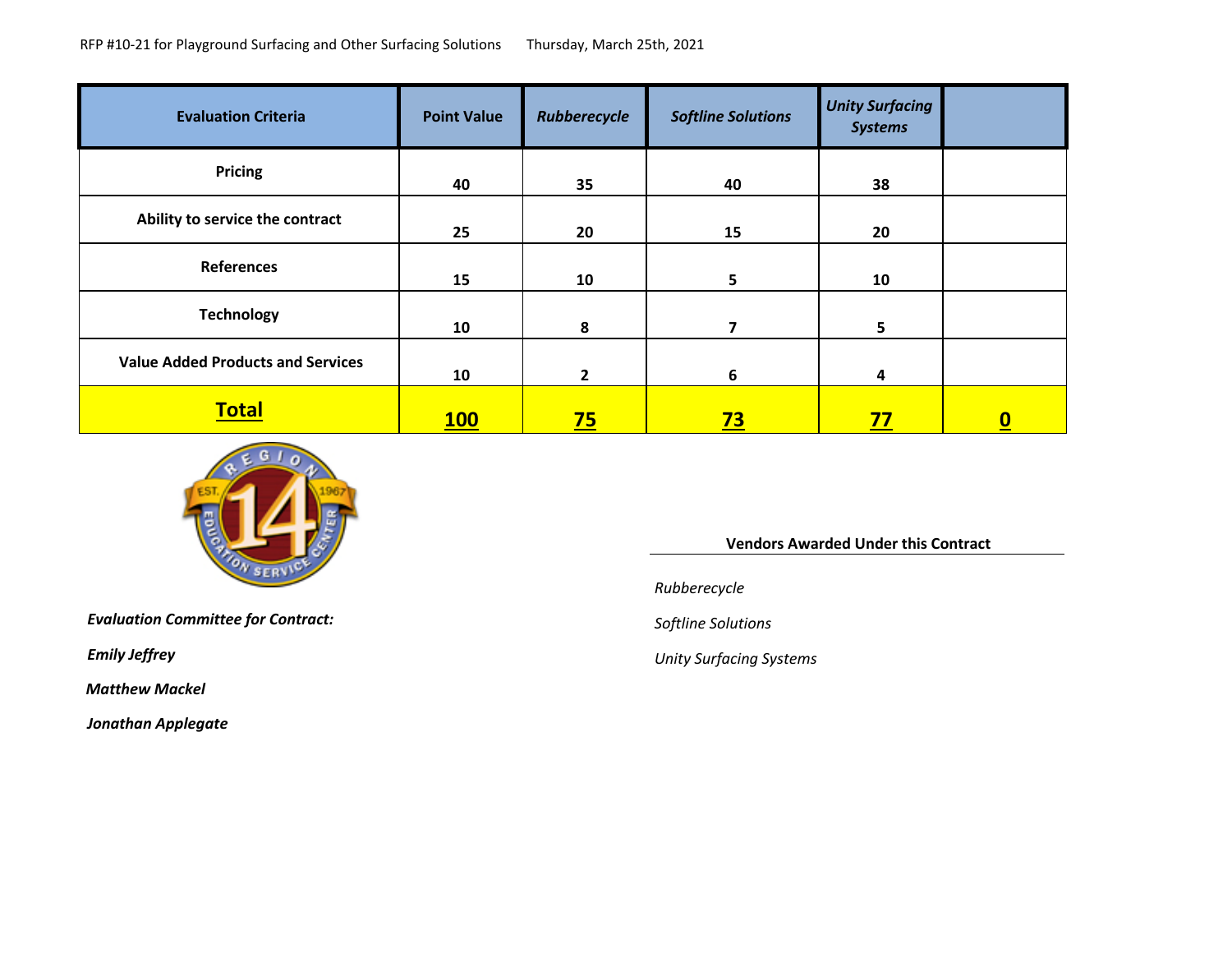

# **10-21 - Request for Proposal (RFP) for Playground Surfacing and Other Surfacing Solutions**

## **Project Overview**

| <b>Project Details</b>     |                                                                                             |
|----------------------------|---------------------------------------------------------------------------------------------|
| Reference ID               | $10 - 21$                                                                                   |
| <b>Project Name</b>        | Request for Proposal (RFP) for Playground Surfacing and Other<br><b>Surfacing Solutions</b> |
| <b>Project Type</b>        | <b>RFP</b>                                                                                  |
| <b>Project Description</b> | Playground Surfacing and Other Surfacing Solutions                                          |
| <b>Open Date</b>           | Feb 09, 2021 7:00 AM CST                                                                    |
| <b>Close Date</b>          | Mar 25, 2021 2:00 PM CDT                                                                    |

#### **Seal status**

| <b>Requested Information</b> | Unsealed on              | <b>Unsealed by</b> |
|------------------------------|--------------------------|--------------------|
| Proposal                     | Mar 25, 2021 2:17 PM CDT | Jonathan Applegate |
| Pricing                      | Mar 25, 2021 2:17 PM CDT | Jonathan Applegate |